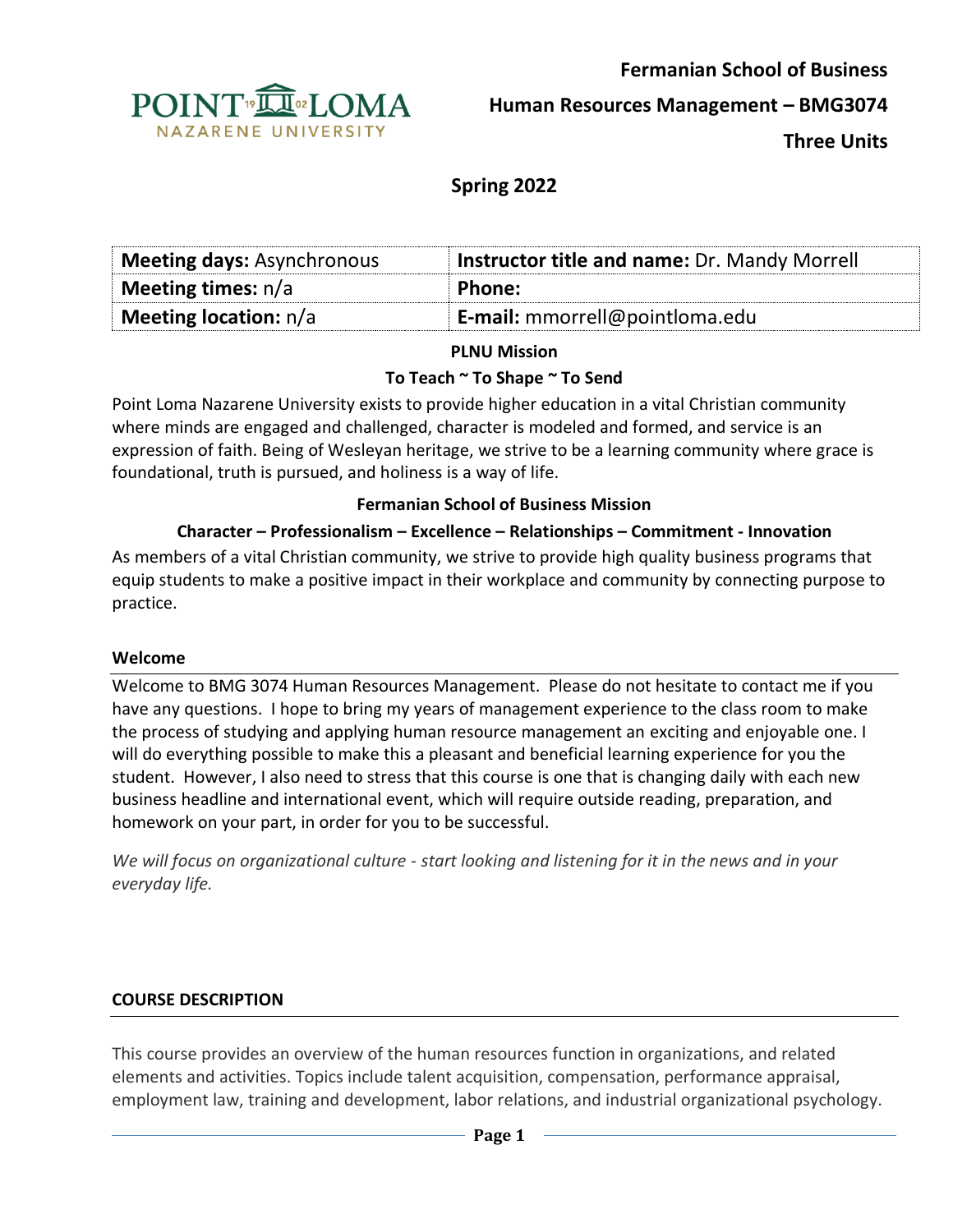Upon completion of this course, students will be able to:

- 1. Describe the nature and functions of human resource management (PLO 1 & F1).
- 2. Create a corporate culture to effectively select, engage, and retain employees (PLO 2, F1 & F2) .
- 3. Formulate business processes to hire, pay, appraise, and train employees (PLO 2, F1 & F2).
- 4. Design a best fit job using the job characteristic model (PLO F1).
- 5. Apply human resource management concepts considering ethical values (PLO 4).
- 6. Collaborate effectively in a team to research and present human resource management topics (PLO 3 & 5).

In order to achieve these objectives, the professor's goals are to assist you in: (1) using the information, concepts, and principles from this course to plan, prepare, and make informed decisions, (2) communicating your knowledge clearly in concise reports and presentations, and (3) building skills in problem solving, interpersonal communications, research, and fact-finding, all consistent with ethical values.

## **COURSE CREDIT HOUR INFORMATION**

In the interest of providing sufficient time to accomplish the stated Course Learning Outcomes, this class meets the PLNU credit hour policy for a 3 unit class delivered over 15 weeks. Specific details about how the class meets the credit hour requirement can be provided upon request.

## **REQUIRED TEXTS AND RECOMMENDED STUDY RESOURCES**

- Fundamentals of Human Resource Management seventh edition. (Noe, Hoolenbeck, Gerhart, and Wright).

- On Fire at Work. How great companies ignite passion in their people without burning them out. (Chester, Eric).

- The Culture Engine: A Framework for Driving Results, Inspiring Your Employees, and Transforming Your Workplace. (S. Chris Edmonds)

## **ASSESSMENT AND GRADING**

Students are expected to attend all class sessions, participate in class activities, complete exams as scheduled, and turn in assignments on time, or will lose points for late submissions. If you have an emergency and know an assignment will be late, please reach out to me before it is due, so I can better assist you.

**Grading:** The following represents the general grading policy for this class:

| Assignment distribution by percentage: |     |            |      |
|----------------------------------------|-----|------------|------|
| A. Final Examination                   | 20% | 90 to 93   | А-   |
|                                        |     | 86 to 89.9 | $B+$ |
| B. Research Paper                      | 10% | 83 to 85.9 | B    |
|                                        |     | 80 to 82.9 | B-   |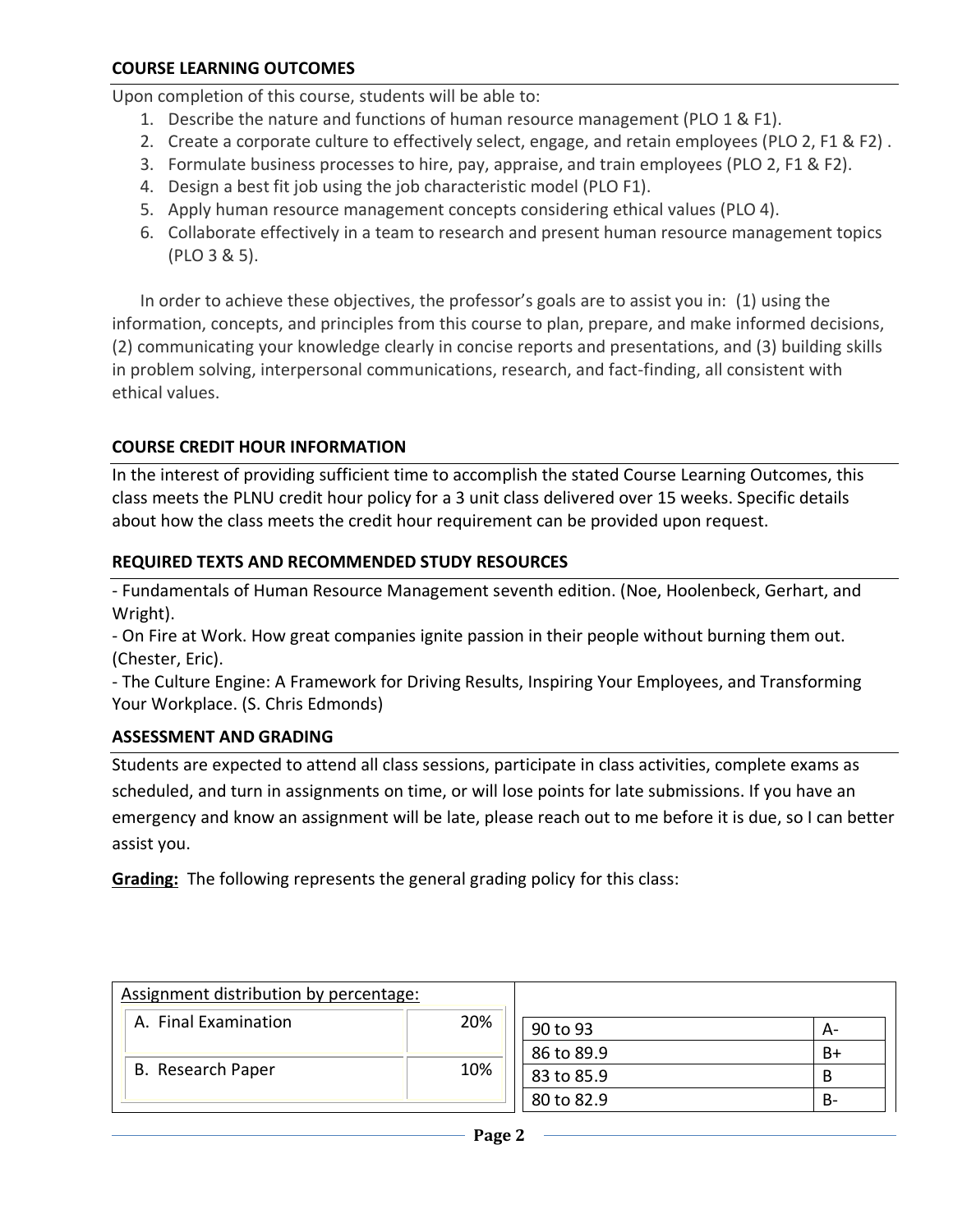| C.<br>Team Interview Video and<br>Checkpoints | 10% | 76 to 79.9        | $C+$  |
|-----------------------------------------------|-----|-------------------|-------|
|                                               |     | 73 to 75.9        | C     |
|                                               |     | 70 to 72.9        | $C -$ |
| D. Video Vignettes                            | 10% | 66 to 69.9        | D+    |
|                                               |     | 63 to 65.9        | D     |
| E. Individual Reflections                     | 20% | <b>Below 62.9</b> | F     |
|                                               |     | Grade scale:      |       |
| F. Online discussions and Peer                | 30% |                   |       |
| Reviews                                       |     |                   |       |
|                                               |     |                   |       |
|                                               |     |                   |       |
|                                               |     |                   |       |

## **INCOMPLETES AND LATE ASSIGNMENTS**

All assignments are to be submitted/turned in by the beginning of the class session when they are due—including assignments posted in Canvas. Incompletes will only be assigned in extremely unusual circumstances.

## **SPIRITUAL CARE**

Please be aware PLNU strives to be a place where you grow as whole persons. To this end, we provide resources for our students to encounter God and grow in their Christian faith.

## *BBA only:*

At the Mission Valley (MV) campus we have an onsite chaplain, Rev. Gordon Wong, who is available during class break times across the week. If you have questions for, desire to meet or share a prayer request with Rev. Wong you can contact him directly

at [mvchaplain@pointloma.edu](mailto:mvchaplain@pointloma.edu) or [gordonwong@pointloma.edu.](mailto:gordonwong@pointloma.edu) Rev. Wong's cell number is 808-429- 1129 if you need a more immediate response.

In addition, on the MV campus there is a prayer chapel on the third floor which is open for use as a space set apart for quiet reflection and prayer.

# *NOTE: The following policies are to be used without changes:*

## **STATE AUTHORIZATION**

State authorization is a formal determination by a state that Point Loma Nazarene University is approved to conduct activities regulated by that state. In certain states outside California, Point Loma Nazarene University is not authorized to enroll online (distance education) students. If a student moves to another state after admission to the program and/or enrollment in an online course, continuation within the program and/or course will depend on whether Point Loma Nazarene University is authorized to offer distance education courses in that state. It is the student's responsibility to notify the institution of any change in his or her physical location. Refer to the map using the below link to view which states allow online (distance education) outside of California. <https://www.pointloma.edu/offices/office-institutional-effectiveness-research/disclosures>

# **PLNU COPYRIGHT POLICY**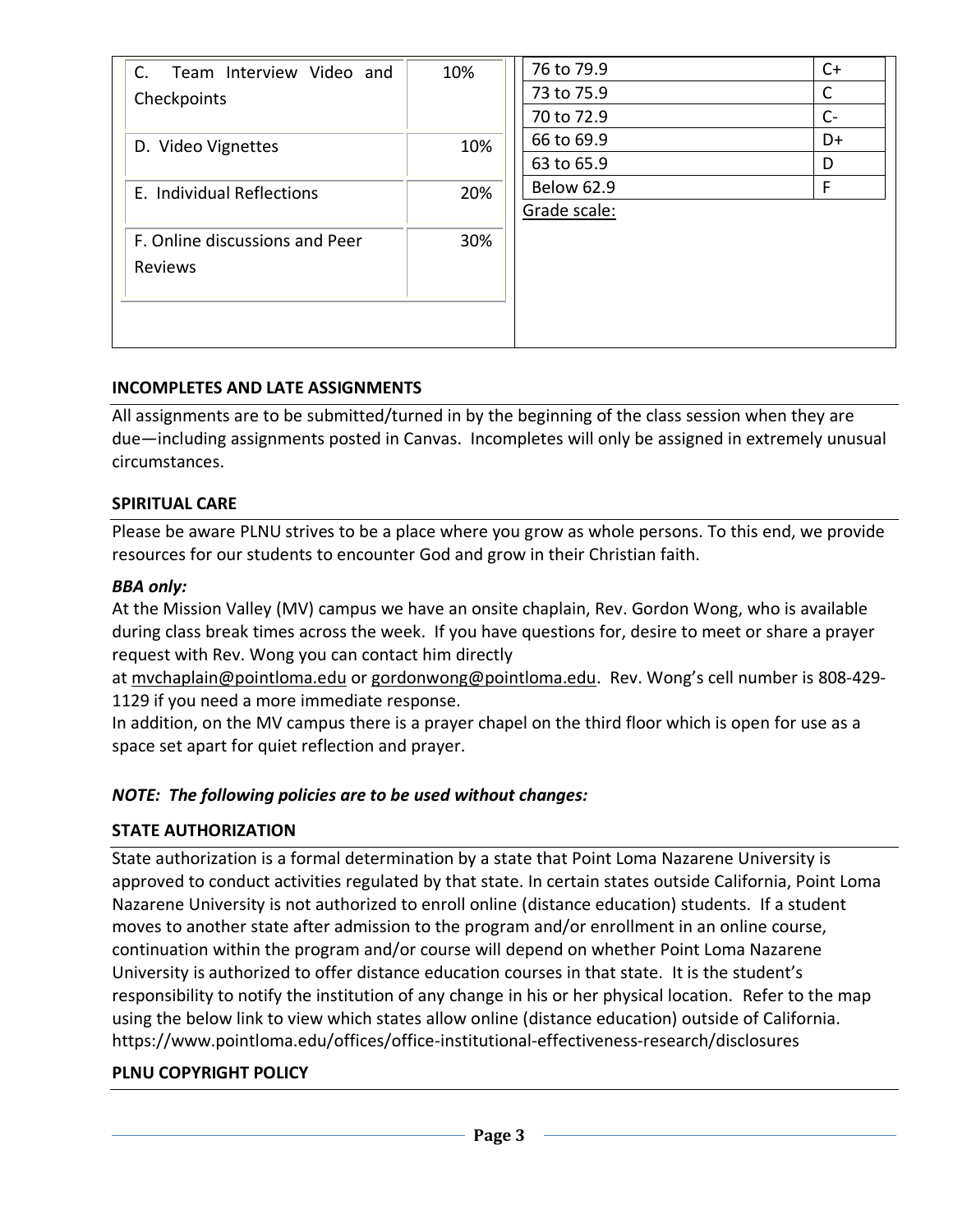Point Loma Nazarene University, as a non-profit educational institution, is entitled by law to use materials protected by the US Copyright Act for classroom education. Any use of those materials outside the class may violate the law.

# **PLNU ACADEMIC HONESTY POLICY**

Students should demonstrate academic honesty by doing original work and by giving appropriate credit to the ideas of others. Academic dishonesty is the act of presenting information, ideas, and/or concepts as one's own when in reality they are the results of another person's creativity and effort. A faculty member who believes a situation involving academic dishonesty has been detected may assign a failing grade for that assignment or examination, or, depending on the seriousness of the offense, for the course. Faculty should follow and students may appeal using the procedure in the university Catalog. See Academic Policies in the PLNU Catalog for further policy information.

# **PLNU ACADEMIC ACCOMMODATIONS POLICY**

PLNU is committed to providing equal opportunity for participation in all its programs, services, and activities. Students with disabilities may request course-related accommodations by contacting the Educational Access Center (EAC), located in the Bond Academic Center [\(EAC@pointloma.edu](mailto:EAC@pointloma.edu) or 619- 849-2486). Once a student's eligibility for an accommodation has been determined, the EAC will issue an academic accommodation plan ("AP") to all faculty who teach courses in which the student is enrolled each semester.

PLNU highly recommends that students speak with their professors during the first two weeks of each semester/term about the implementation of their AP in that particular course and/or if they do not wish to utilize some or all of the elements of their AP in that course.

Students who need accommodations for a disability should contact the EAC as early as possible (i.e., ideally before the beginning of the semester) to assure appropriate accommodations can be provided. It is the student's responsibility to make the first contact with the EAC.

# **PLNU ATTENDANCE AND PARTICIPATION POLICY**

# Online BBA/BAOL (New) Courses:

Regular and punctual attendance at all **synchronous** class sessions is considered essential to optimum academic achievement. If the student is absent for more than 10 percent of class sessions (virtual or face-to-face), the faculty member will issue a written warning of de-enrollment. If the absences exceed 20 percent, the student may be de-enrolled without notice until the university drop date or, after that date, receive the appropriate grade for their work and participation. In some courses, a portion of the credit hour content will be delivered **asynchronously** and attendance will be determined by submitting the assignments by the posted due dates. See [ADC Academic Policies in the Graduate and Professional](https://catalog.pointloma.edu/content.php?catoid=54&navoid=3033#acadhonesty)  [Studies Catalog.](https://catalog.pointloma.edu/content.php?catoid=54&navoid=3033#acadhonesty) If absences exceed these limits but are due to university excused health issues, an exception will be granted.

*Asynchronous Attendance/Participation Definition:* A day of attendance in asynchronous content is determined as contributing a substantive note, assignment, discussion, or submission by the posted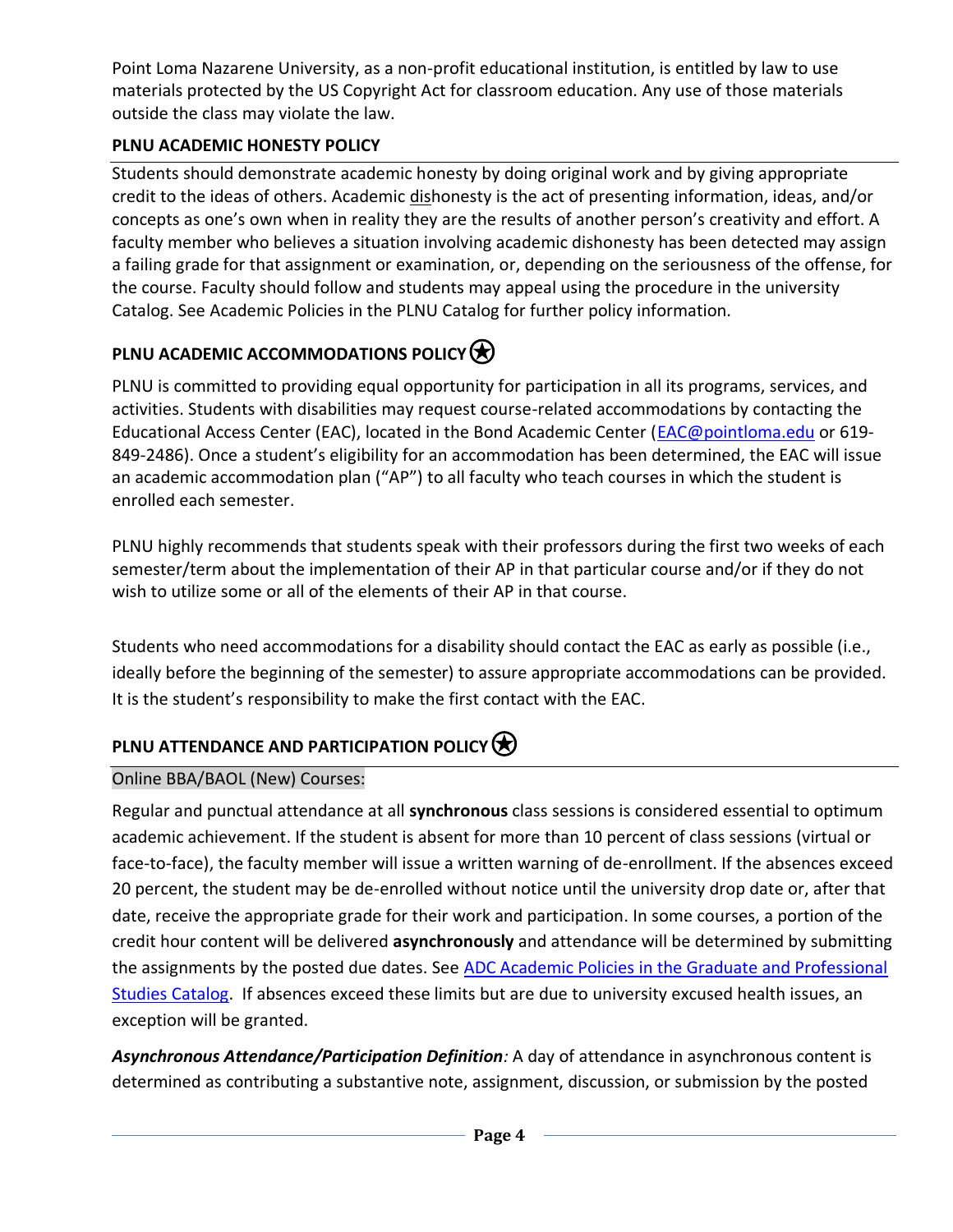due date. Failure to meet these standards will result in an absence for that day. Instructors will determine how many asynchronous attendance days are required each week.

Students taking online courses are expected to attend each week of the course. Attendance is defined as participating in an academic activity within the online classroom which includes posting in a graded activity in the course. (Note: Logging into the course does not qualify as participation and will not be counted as meeting the attendance requirement.)

Students who do not attend at least once in any 3 consecutive days will be issued an attendance warning. Students who do not attend at least once in any 7 consecutive days will be dropped from the course retroactive to the last date of recorded attendance.

Students who anticipate being absent for an entire week of a course should contact the instructor in advance for approval and make arrangements to complete the required coursework and/or alternative assignments assigned at the discretion of the instructor.

## **USE OF TECHNOLOGY**

In order to be successful in your course, you'll need to meet the minimum technology and system requirements; please refer to the *[Technology and System Requirements](https://help.pointloma.edu/TDClient/1808/Portal/KB/ArticleDet?ID=108349)* information. Additionally, students are required to have headphone speakers, microphone, or webcams compatible with their computer available to use for any online or hybrid classes. Please note that any course with online proctored exams require a computer with a camera (tablets are not compatible) to complete exams online.

Problems with technology do not relieve you of the responsibility of participating, turning in your assignments, or completing your class work.

## **FINAL EXAMINATION POLICY**

Successful completion of this class requires taking the final examination **on its scheduled day**. No requests for early examinations or alternative days will be approved.

## **COURSE SCHEDULE AND ASSIGNMENTS**

## **Course Components:**

**A. Final Examination:** The Final Examination is a culmination of everything learned throughput the semester. This will be a written essay format. An example of what may be asked is as follows: What is the single Human Resource issue you will confront as a first time manager? Why is the one issue important to you? How can you create an on-fire culture?

**B. Research Paper:** You will work with your team to conduct library and firsthand research on companies' engagement and retention strategy, then you will produce a paper discussing your findings.

**C. Team Interview Video and Checkpoints**: During the semester the class will be broken into several teams. Each team will be responsible for creating a company name, description of product or service, culture, values, and mission statement. You will create an open position you want to fill for your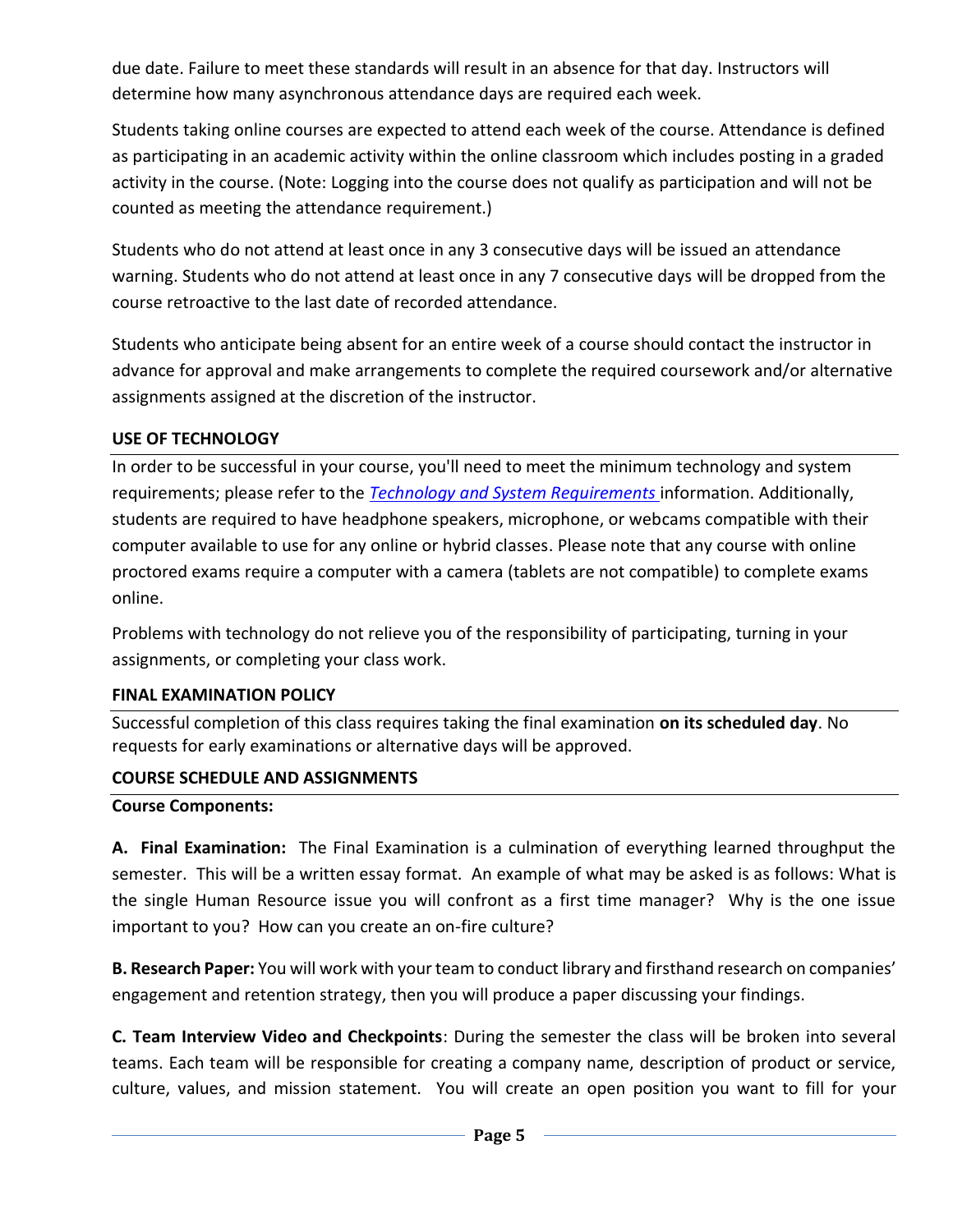company. The posting will include a position description. You will interview 2 different people for the one position. Your team will create questions to ask during the interview. The questions are to understand the person in front of you. Yes there is a resume but it is important to find the right person who fits in your company. The better job that companies do on the front end of the hiring process will lead to better retention. You will be making decisions on who to hire from a group. You will defend your position to the class. We will videotape the interview sessions.

The motive behind the hiring exercise is to become less judgmental when we are hiring someone. Typical resume questions are tell me about yourself, list your strengths, provide one weakness, and tell me when you were in a leadership role. All of this is accomplished in less than 10 minutes. Judgements are made within 10 seconds of seeing the person. I want us to be able to find people who fit our company. Your best hire may be the person who is dismissed because "I had to pull the information out of them."

## **Entire Semester: We will determine teams and taping times during the first week of class.**

## **There will be additional readings on hiring outside of the books.**

**D. Video Vignettes:** During the semester, your teams will also create video vignettes based on topics for the week which the rest of the class will review and evaluate.

**E. Individual Reflections:** You will periodically compose periodic, short-essay reflections regarding particular weekly topics.

F. **Online Discussions and Peer Reviews**: You will contribute to weekly discussions regarding topics from each week's readings and provide peer reviews for your peers' video vignettes.

**Pop Quizzes:** I reserve the right to give occasional pop quizzes at any time during the course, depending on student class preparation and progress.

**Extra Credit:** Extra Credit opportunities may be announced throughout the course.

Guest Speakers have been pre-recorded for you to watch. The videos are generally 30 minutes in length but provide key information for the class.

| <b>Major Assignments (Excluding Discussions, Peer Reviews &amp; Rotating Team Videos)</b> | <b>Due Date</b> |
|-------------------------------------------------------------------------------------------|-----------------|
| <b>Reflection: Personal Values</b>                                                        | 2/12/222        |
| Reflection: Employee Goals                                                                | 2/19/22         |
| <b>Reflection: Company Environment</b>                                                    | 2/26/22         |
| Reflection: Job Design                                                                    | 3/2/22          |
| Reflection: Forecasting Labor Supply                                                      | 3/9/22          |
| Team Bibliography                                                                         | 3/23/22         |
| Reflection: Less than Your Market Value                                                   | 4/1/22          |